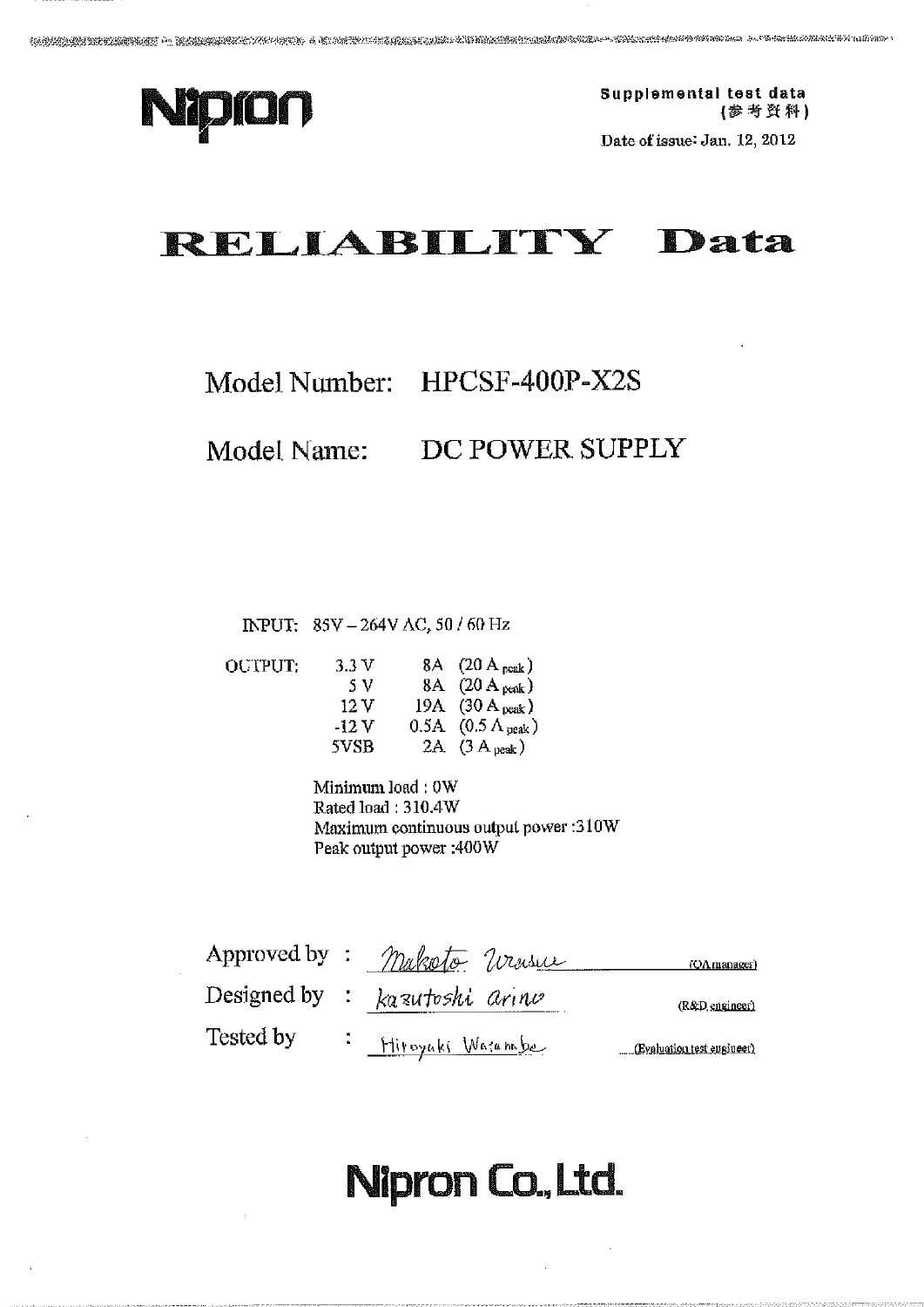



# **CONTENTS**

| 1. Vibration Test<br>振動試験                                      |    |
|----------------------------------------------------------------|----|
| 2. Mechanical Shock Test<br>衝撃試験                               |    |
| 3. Output Short Circuit Test<br>出力短絡試験                         | 3  |
| 4. Output Short-Startup Test<br>出力短絡起動試験                       |    |
| 5. Isolation Resistance Test<br>絶縁抵抗試験                         | .5 |
| 6. Isolation Withstand Voltage Test (High-Pot Test)<br>絶縁耐雷圧試験 | 6  |
| 7. Line Noise Tolerance Test<br>ラインノイズ耐力試験                     |    |
| 8. Cooling FAN Stop Test                                       | 8  |
| 冷却 FAN 停止試験<br>9. MTBF                                         | 9  |
| 平均故障間隔                                                         |    |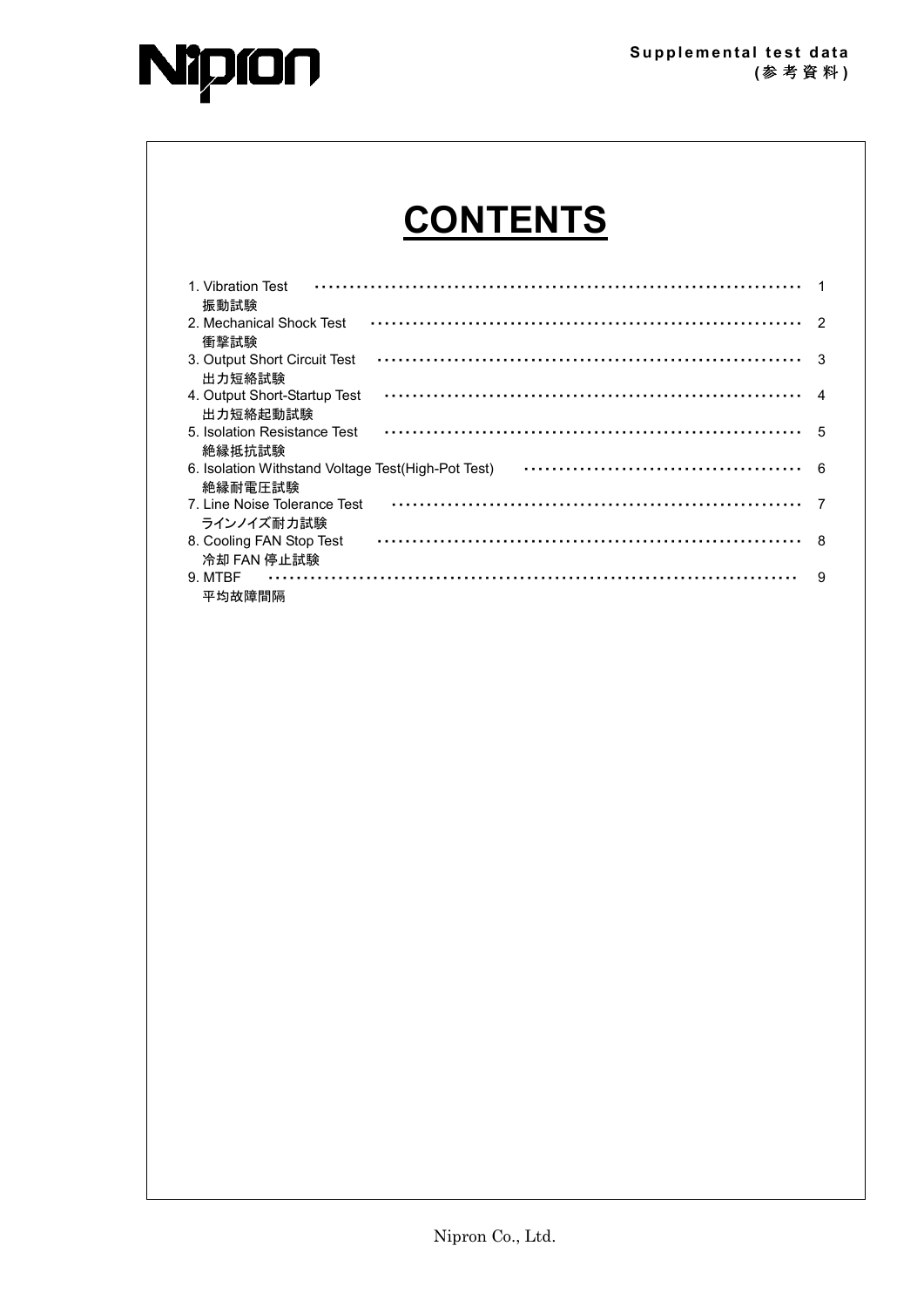

| Model | $\sqrt{2}$<br>$\sim$ $\sim$ $\sim$<br><u>. д.</u><br>. .<br>∼ |          |
|-------|---------------------------------------------------------------|----------|
| Item  | $\cdots$<br>est<br>'IL                                        |          |
|       | <br>œm<br>恢<br>口八河大                                           | U<br>. . |

| Ambient Temperature   25°C          |                   | Vibration Direction   X, Y, Z |                                  |
|-------------------------------------|-------------------|-------------------------------|----------------------------------|
| (周囲温度)                              |                   | (振動方向)                        |                                  |
| Acceleration   19.6m/s <sup>2</sup> |                   |                               | Vibration Time   45 minutes each |
| (加速度)                               |                   | (振動時間)                        |                                  |
| <b>Vibration Frequency</b>          | $\vert$ 10 - 55Hz | Sweep Cycle   10 cycles       |                                  |
| (振動周波数)                             |                   | (掃引サイクル)                      |                                  |

#### **2.Test Method (**試験方法**)**





#### *EQUIPMENT USED*

| <b>MANUFACTURER</b>     | Controller (制御部) |                | Vibrator (加振部) |        |  |
|-------------------------|------------------|----------------|----------------|--------|--|
| <b>EMIC CORPORATION</b> | MODEI            | F-200-BM-E04 I | MODEL          | 903-FN |  |

## **3.Criteria (**判定基準**)**

- 1.There shall be no smoke, no fire or no breakdown. (発煙、発火、破損なきこと)
- 2. No output voltage drop with control circuit failure. (制御回路の異常による出力電圧の異常なきこと)

## **4.Test Results (**試験結果**)**

#### Input:100V AC

|             | 3.3V   | 5V     | 12V     | $-12V$     | 5VSB   | Result<br>(結果) |
|-------------|--------|--------|---------|------------|--------|----------------|
| Before Test | 3.390V | 5.062V | 12.068V | $-11.793V$ | 5.113V |                |
| (試験前)       |        |        |         |            |        |                |
| After Test  | 3.386V | 5.053V | 12.066V | $-11.801V$ | 5.110V | ΟK             |
| (試験後)       |        |        |         |            |        |                |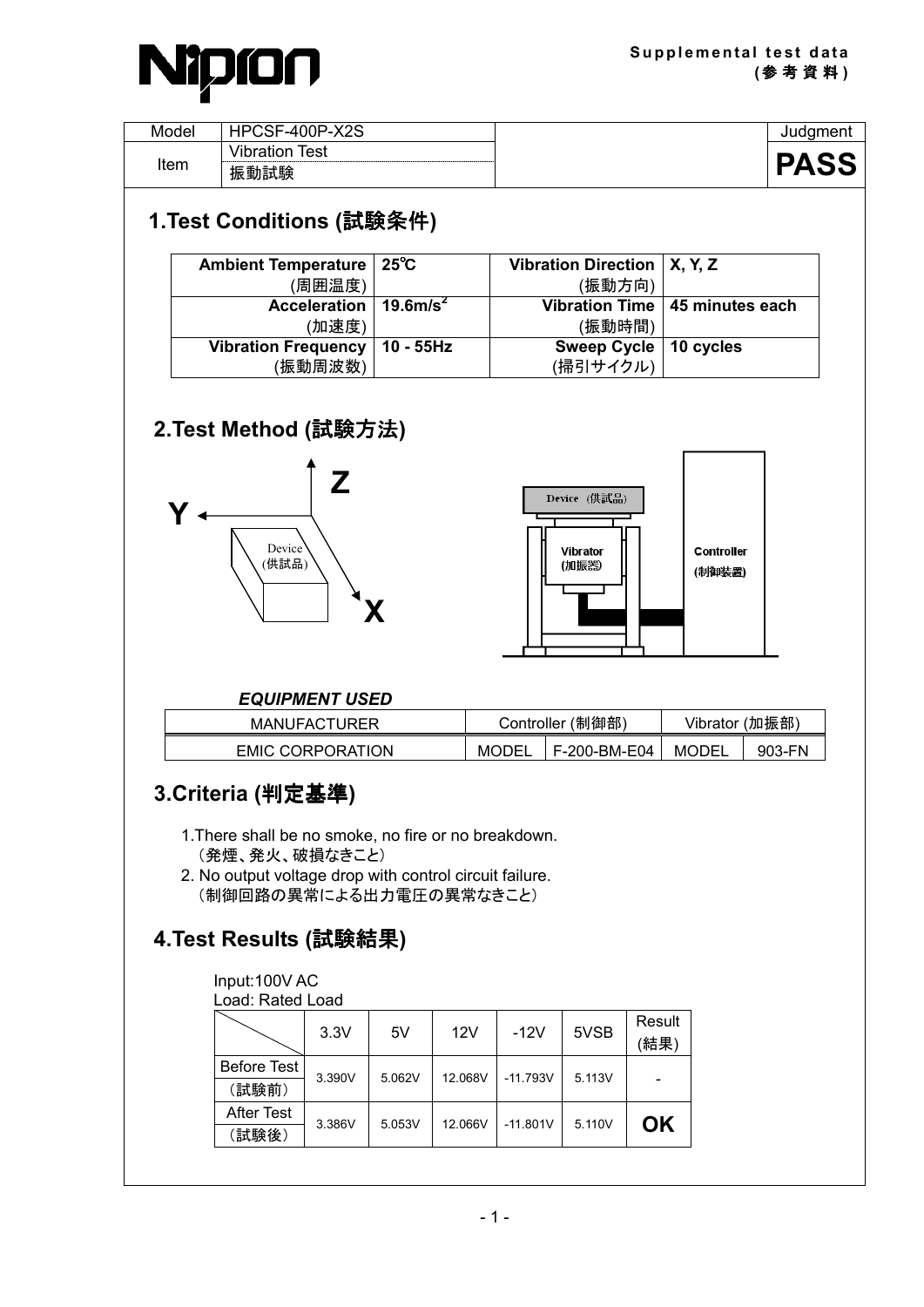

| Model        | HPCSF-400P-X2S<br><b>Mechanical Shock Test</b>                                                                                                                                        |      |    |     |        |      |                | Judgment    |
|--------------|---------------------------------------------------------------------------------------------------------------------------------------------------------------------------------------|------|----|-----|--------|------|----------------|-------------|
| Item         | 衝撃試験                                                                                                                                                                                  |      |    |     |        |      |                | <b>PASS</b> |
| (規格)<br>(高さ) | 1.Test Conditions (試験条件)<br>Ambient Temperature: 25°C<br>(周囲温度)<br>Standard: JIS C 60068-2-31<br>Height: 50mm                                                                         |      |    |     |        |      |                |             |
|              | 2.Test Method (試験方法)                                                                                                                                                                  |      |    |     |        |      |                |             |
|              | No failure should be detected by the test                                                                                                                                             |      |    |     |        |      |                |             |
|              | that one side of bottom is lifted up<br>(to slant the unit) and, for each of 4 sides,                                                                                                 |      |    |     |        |      | Device         |             |
|              | let it fall down 3 times from the position<br>of 50 mm high.                                                                                                                          |      |    |     |        |      |                | 50mm        |
|              | (底部の片側を持ち上げ(ユニットを傾けること)、<br>4 面それぞれに対して、高さ 50mm の位置から<br>3回落とし異常がないこと。)                                                                                                               |      |    |     |        |      |                |             |
|              | 3.Criteria (判定基準)                                                                                                                                                                     |      |    |     |        |      |                |             |
|              | 1. There shall be no smoke, no fire or no breakdown.<br>(発煙、発火、破損なきこと)<br>2. No output voltage drop with control circuit failure.<br>(制御回路の異常による出力電圧の異常なきこと)<br>4.Test Results (試験結果) |      |    |     |        |      |                |             |
|              |                                                                                                                                                                                       |      |    |     |        |      |                |             |
|              | Input:100V AC<br>Load: Rated Load                                                                                                                                                     |      |    |     |        |      |                |             |
|              |                                                                                                                                                                                       | 3.3V | 5V | 12V | $-12V$ | 5VSB | Result<br>(結果) |             |
|              |                                                                                                                                                                                       |      |    |     |        |      |                |             |

|                            | ა.აv   | ЮV.    | 1 Z V   | $-12V$     | סטעס   | '結果) |
|----------------------------|--------|--------|---------|------------|--------|------|
| Before Test<br>(試験前)       | 3.388V | 5.066V | 12.059V | $-11.790V$ | 5.109V |      |
| <b>After Test</b><br>〔試験後) | 3.379V | 5.065V | 12 064V | $-11787V$  | 5.114V | ΩK   |

- 2 -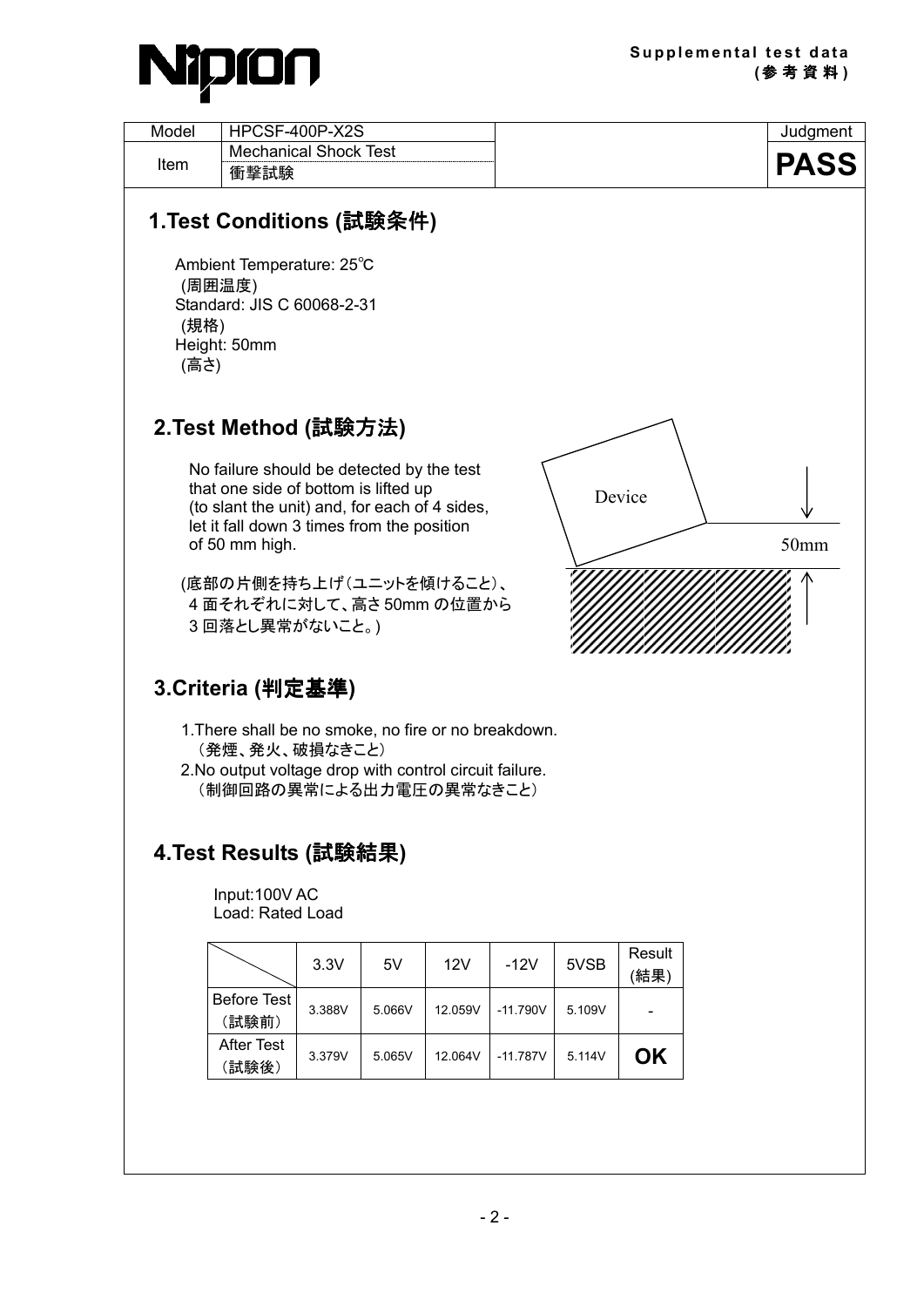

| Model | HPCSF-400P-X2S                                 | Judament    |
|-------|------------------------------------------------|-------------|
| Item  | <b>Output Short Circuit Test</b><br>力短絡試験<br>出 | <b>PASS</b> |

 Ambient Temperature: 25℃ (周囲温度) Input Voltage: 100V AC (入力電圧) Load: Refer to the load table (負荷)

#### **2.Test Method (**試験方法**)**



| <b>Load Table</b>                     |      |                                |                                |                      |  |  |  |  |
|---------------------------------------|------|--------------------------------|--------------------------------|----------------------|--|--|--|--|
| 3.3V                                  | 5٧   | 12V                            | $-12V$                         | 5VSB                 |  |  |  |  |
| 8A $\rightarrow$ $\checkmark$         | 8Α   | 19A                            | 0.5A                           | 2A                   |  |  |  |  |
| 8Α                                    | 8A→✔ | 19A                            | 0.5A                           | 2A                   |  |  |  |  |
| 8Α                                    | 8Α   | 19A $\rightarrow$ $\checkmark$ | 0.5A                           | 2A                   |  |  |  |  |
| 8Α                                    | 8Α   | 19A                            | $0.5A \rightarrow \mathcal{V}$ | 2A                   |  |  |  |  |
| 8Α                                    | 8Α   | 19A                            | 0.5A                           | $2A \rightarrow \nu$ |  |  |  |  |
| $\mathbf{\checkmark}$ : short circuit |      |                                |                                |                      |  |  |  |  |

#### **3.Criteria (**判定基準**)**

There shall be no smoke, no fire or no breakdown. (発煙、発火、破損なきこと)

#### **4.Test Results (**試験結果**)**

Input:100V AC Load: Rated Load

|                            | 3.3V   | 5V     | 12V     | -12V       | 5VSB   | Result<br>(結果) |
|----------------------------|--------|--------|---------|------------|--------|----------------|
| Before Test<br>(試験前)       | 3.382V | 5.065V | 12.066V | $-11.790V$ | 5.109V |                |
| <b>After Test</b><br>(試験後) | 3.379V | 5.052V | 12.059V | $-11.789V$ | 5.101V | OK             |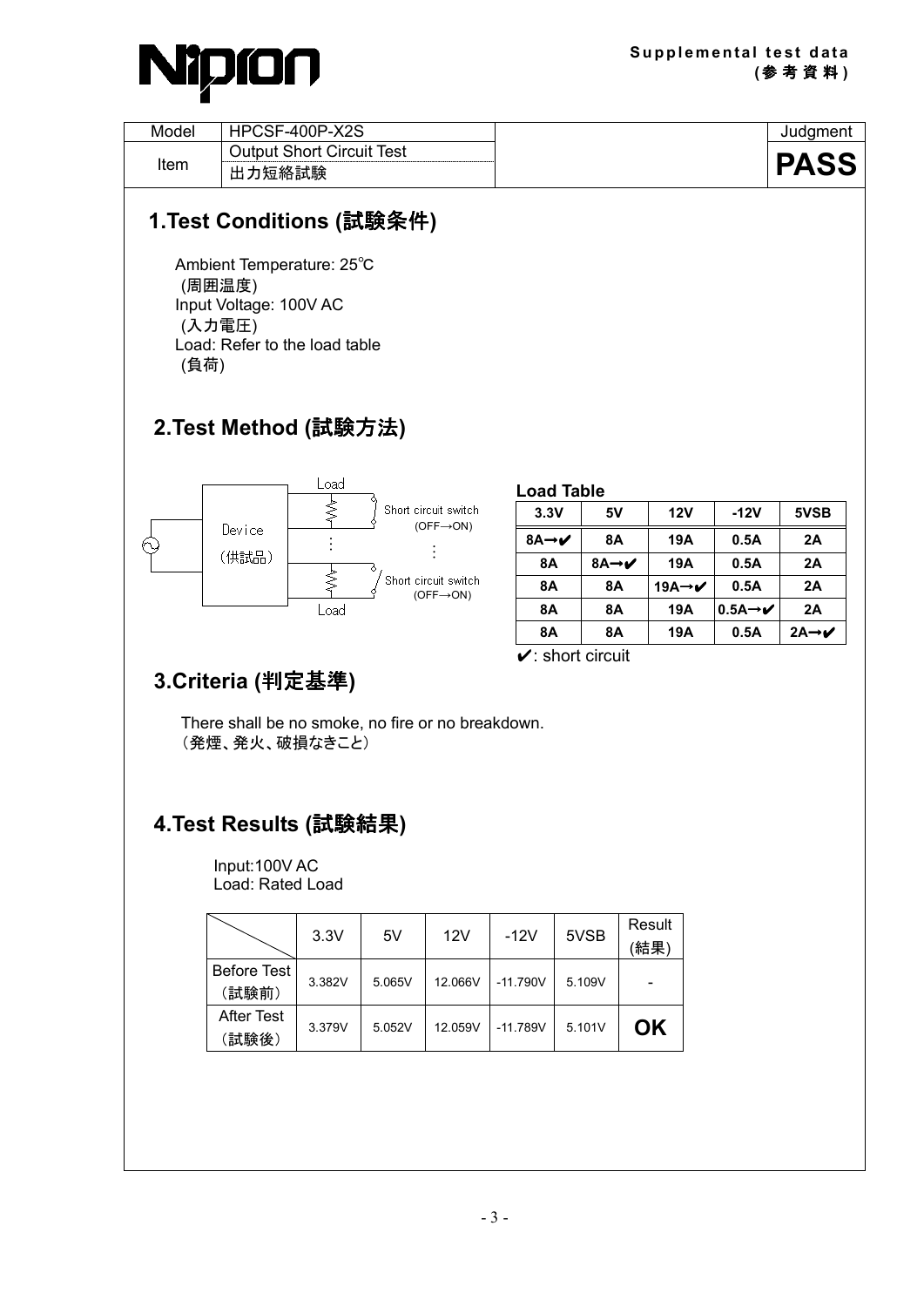

| Model | HPCSF-400P-X2S                   | Judament   |
|-------|----------------------------------|------------|
|       | <b>Output Short-Startup Test</b> |            |
| Item  | 力短絡起動試験                          | PA!<br>lod |

 Ambient Temperature: 25℃ (周囲温度) Input Voltage: 100V AC (入力電圧) Load: Refer to the load table (負荷)

#### **2.Test Method (**試験方法**)**



| <b>Load Table</b>                    |    |     |        |      |
|--------------------------------------|----|-----|--------|------|
| 3.3V                                 | 5V | 12V | $-12V$ | 5VSB |
|                                      | 8Α | 19A | 0.5A   | 2A   |
| <b>8A</b>                            |    | 19A | 0.5A   | 2A   |
| <b>8A</b>                            | 8Α | V   | 0.5A   | 2A   |
| <b>8A</b>                            | 8Α | 19A |        | 2A   |
| <b>8A</b>                            | 8Α | 19A | 0.5A   |      |
| $\mathbf{\check{v}}$ : short circuit |    |     |        |      |

#### **3.Criteria (**判定基準**)**

There shall be no smoke, no fire or no breakdown. (発煙、発火、破損なきこと)

#### **4.Test Results (**試験結果**)**

Input:100V AC Load: Rated Load

|                            | 3.3V   | 5V     | 12V     | -12V       | 5VSB   | Result<br>(結果) |
|----------------------------|--------|--------|---------|------------|--------|----------------|
| Before Test<br>(試験前)       | 3.375V | 5.058V | 12.070V | $-11.788V$ | 5.110V |                |
| <b>After Test</b><br>(試験後) | 3.367V | 5.055V | 12.069V | $-11.787V$ | 5.103V | OK             |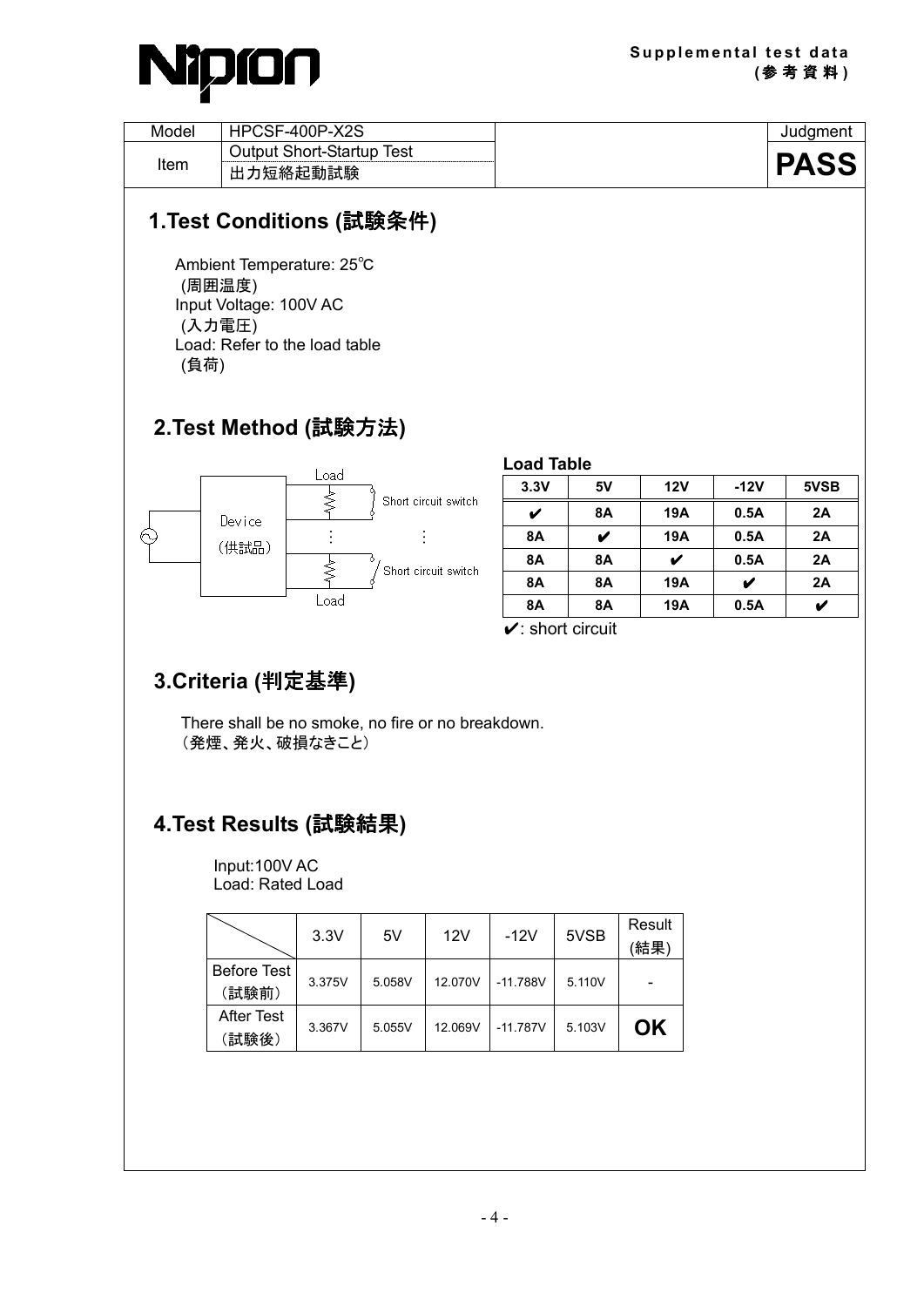

| Model | $-400P-X2S$<br>⊐י<br><b>HPC</b><br>וכי | Judament |
|-------|----------------------------------------|----------|
| Item  | <b>Isolation Resistance</b><br>Test    | 7Д.      |
|       | 絶縁抵抗試験                                 |          |

 Ambient Temperature: 25℃ (周囲温度) Input Voltage: Not applied (入力電圧) Load: Not applied (負荷)

#### **2.Test Method (**試験方法**)**

50MΩ(min) between AC input and DC outputs / FG. Note: measured with a 500 V DC megohm meter.

(AC 入力 対 DC 出力および FG 間で 50MΩ以上であること) (但し、DC500V のメグオームメーターでの測定)

#### **3.Criteria (**判定基準**)**

- 1.There shall be no smoke, no fire or no breakdown. (発煙、発火、破損なきこと)
- 2. No output voltage drop with control circuit failure. (制御回路の異常による出力電圧の異常なきこと)

#### **4.Test Results (**試験結果**)**

Input:100V AC

| Load: Rated Load |  |
|------------------|--|
|------------------|--|

|                            | 3.3V   | 5V     | 12V     | $-12V$     | 5VSB   | Result<br>(結果) |
|----------------------------|--------|--------|---------|------------|--------|----------------|
| Before Test<br>(試験前)       | 3.378V | 5.066V | 12.060V | $-11.789V$ | 5.108V |                |
| <b>After Test</b><br>(試験後) | 3.377V | 5.060V | 12.057V | $-11.785V$ | 5.106V | ΟK             |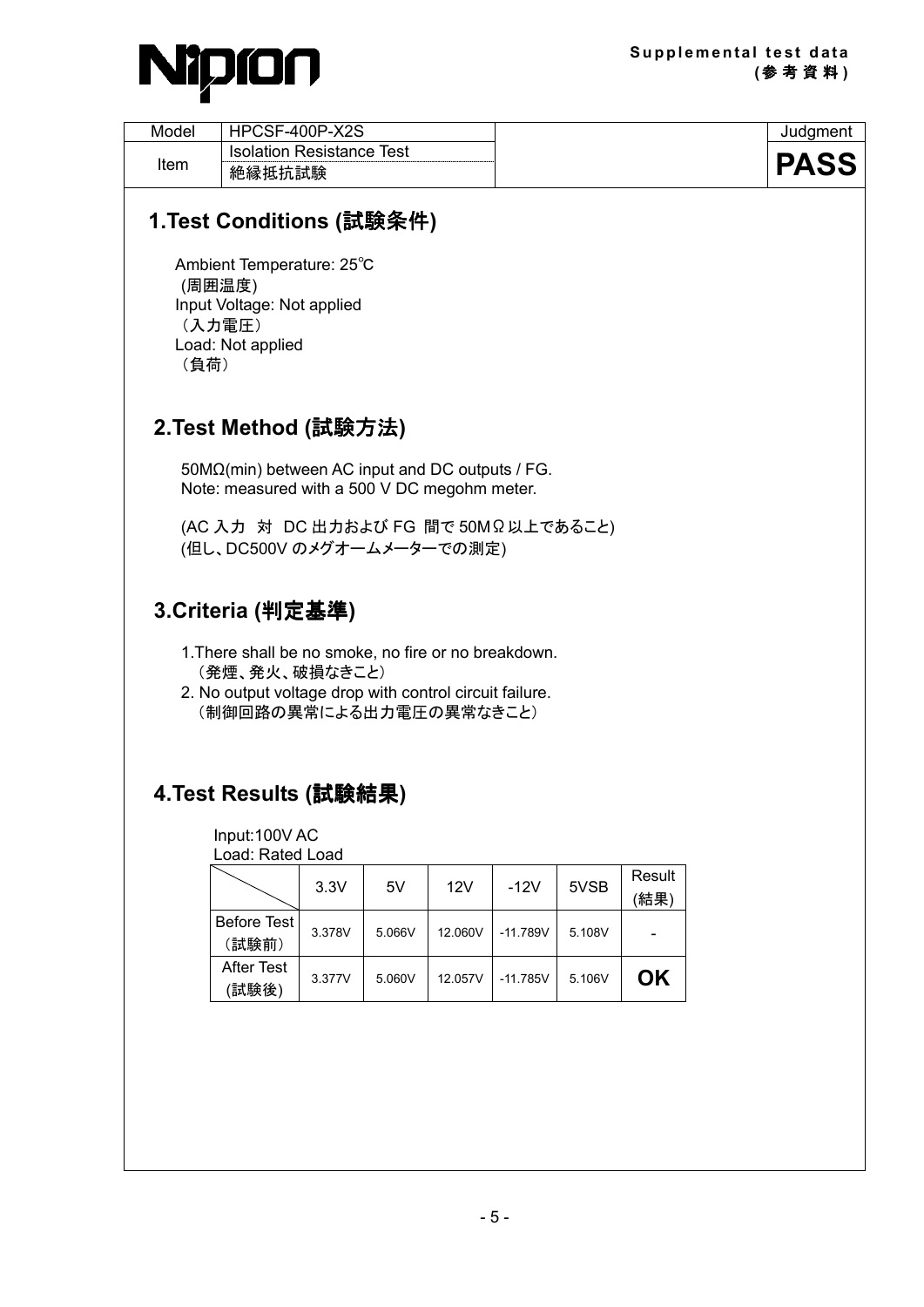

| Model | HPCSF-400P-X2S                                              | Judament    |
|-------|-------------------------------------------------------------|-------------|
| Item  | Isolation Withstand Voltage Test (High-Pot Test)<br>絶縁耐電圧試験 | <b>PASS</b> |

 Ambient Temperature: 25℃ (周囲温度) Input Voltage: Not applied (入力電圧) Load: Not applied (負荷)

#### **2.Test Method (**試験方法**)**

1 minutes at 1.5kV AC between AC input and DC outputs / FG. (AC 入力 対 DC 出力および FG 間で AC1.5kV を 1 分間印加すること)

#### **3.Criteria (**判定基準**)**

- 1.There shall be no smoke, no fire or no breakdown. (発煙、発火、破損なきこと)
- 2. No output voltage drop with control circuit failure. (制御回路の異常による出力電圧の異常なきこと)

#### **4.Test Results (**試験結果**)**

Input:100V AC Load: Rated Load

|                      | 3.3V   | 5V     | 12V     | -12V       | 5VSB   | Result<br>(結果) |
|----------------------|--------|--------|---------|------------|--------|----------------|
| Before Test<br>(試験前) | 3.377V | 5.066V | 12.068V | $-11.788V$ | 5.109V |                |
| After Test<br>(試験後)  | 3.377V | 5.062V | 12.067V | $-11.780V$ | 5.108V | ΟK             |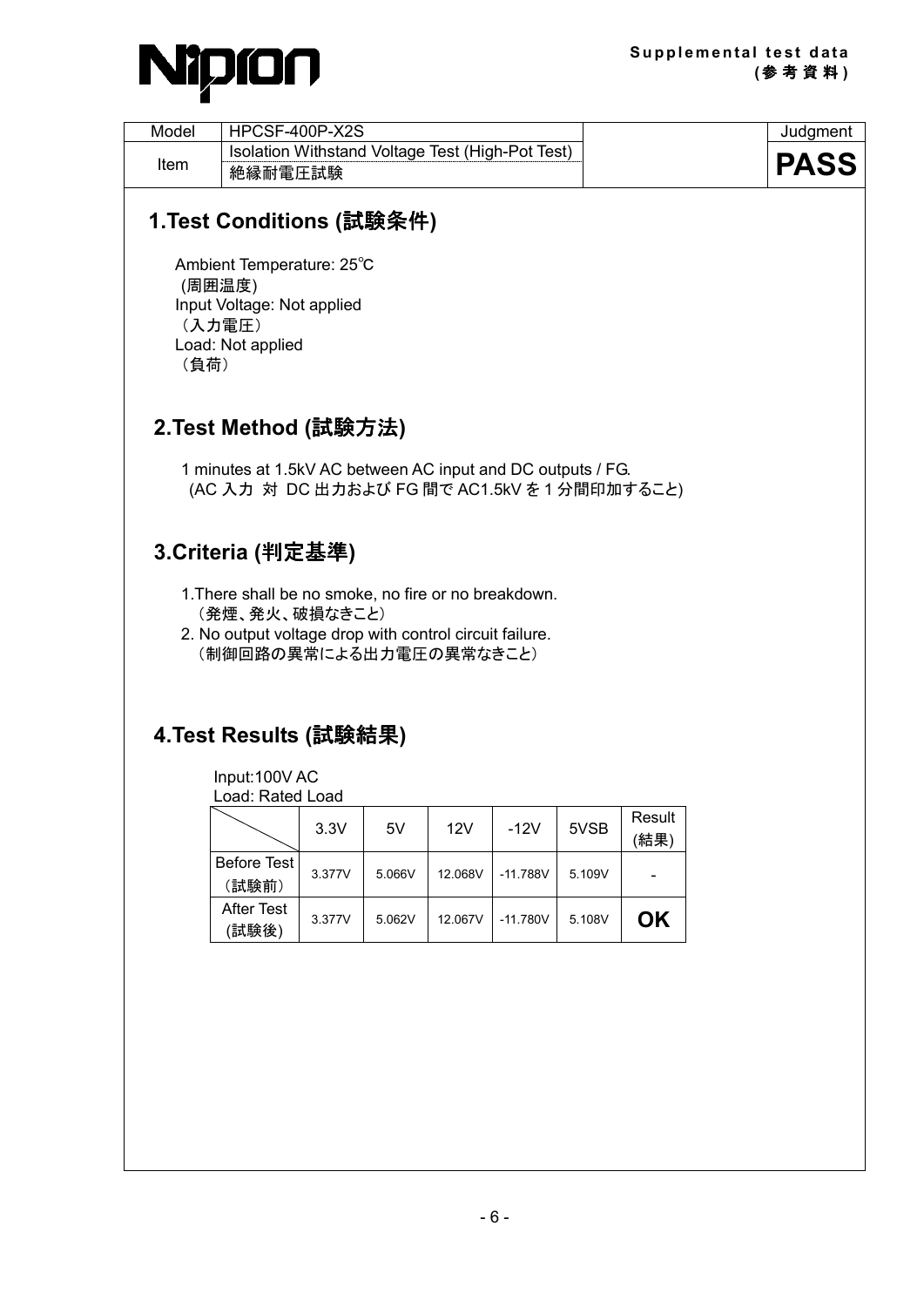

| Model | HPCSF-400P-X2S               | Judament    |
|-------|------------------------------|-------------|
|       | Line Noise Tolerance<br>Test |             |
| Item  | イズ耐力試験<br>-<br>レノイニ          | <b>PASS</b> |

| Ambient Temperature   25°C |                                      | <b>Noise Voltage</b>      | ±2kV                     |
|----------------------------|--------------------------------------|---------------------------|--------------------------|
| (周囲温度)                     |                                      | (ノイズ電圧)                   |                          |
| Input Voltage              | 100V AC                              | Pulse Width   100, 1000ns |                          |
| (入力電圧)                     |                                      | (パルス幅)                    |                          |
| Load                       | <b>Rated Load</b>                    | <b>Phase</b>              | $0^\circ$ - 360 $^\circ$ |
| (負荷)                       |                                      | (位相)                      |                          |
|                            | <b>Test Mode   Normal and Common</b> | <b>Test Time</b>          | 10 minute each           |
| (テストモード)                   |                                      | (試験時間)                    |                          |

#### **2.Test Method (**試験方法**)**



#### *EQUIPMENT USED*

| <b>MANUFACTURER</b>       |       | Simulator (シミュレーター) |
|---------------------------|-------|---------------------|
| NOISE LABORATORY CO., LTD | MODEL | INS-420             |
| (ノイズ研究所)                  |       |                     |

#### **3.Criteria (**判定基準**)**

- 1.There shall be no smoke, no fire or no breakdown. (発煙、発火、破損なきこと)
- 2.No output voltage drop with control circuit failure. (制御回路の異常による出力電圧の異常なきこと)

#### **4.Test Results (**試験結果**)**

|        | Test Mode   Pulse Width   Polarity |  | Voltage | Result |
|--------|------------------------------------|--|---------|--------|
| Normal | 100 <sub>ns</sub>                  |  | 2kV     | ΟK     |
|        |                                    |  |         | OK     |
| Common | 1000ns                             |  |         | OK     |
|        |                                    |  |         | ΟK     |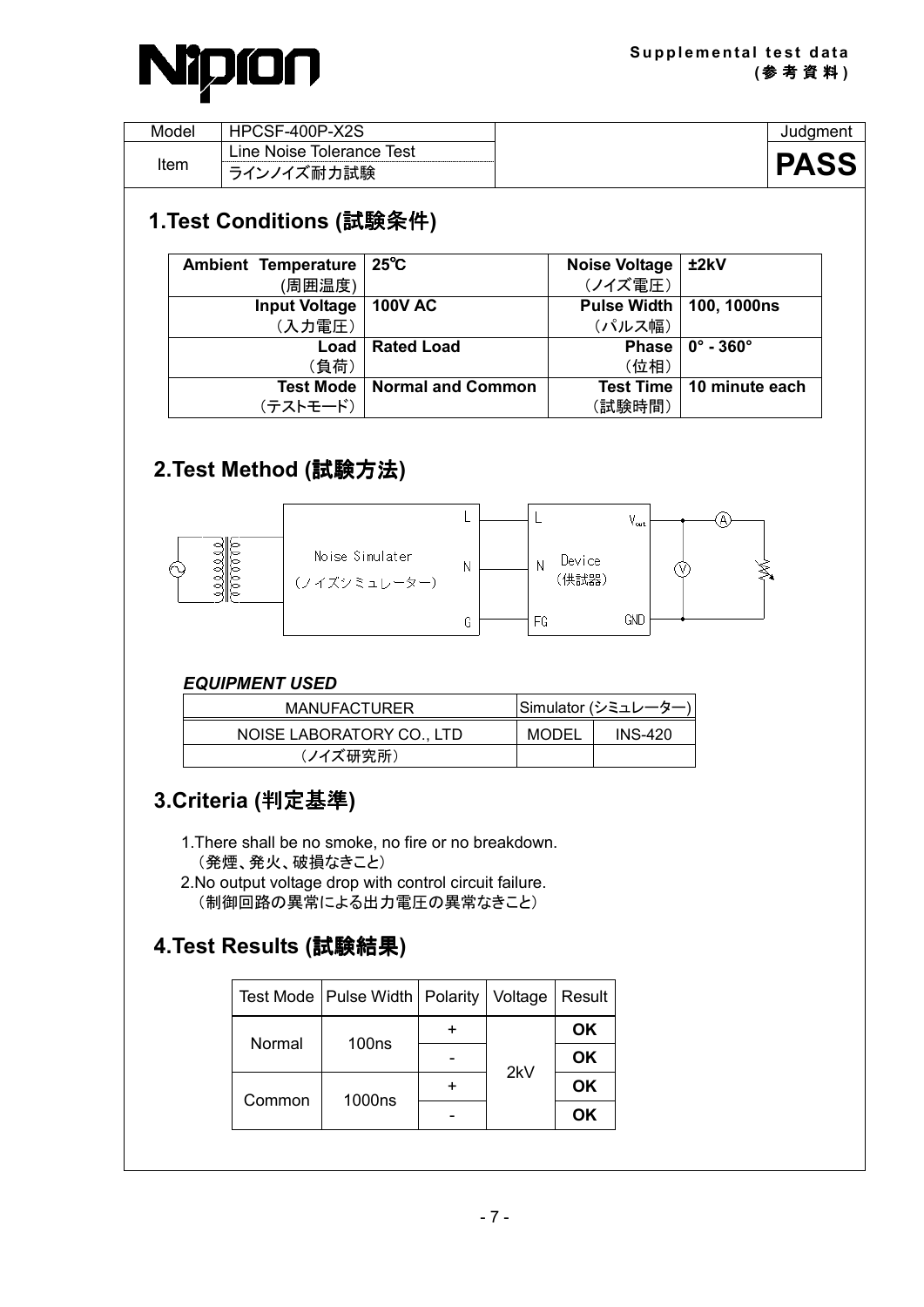

| Model | HPCSF-400P-X2S        | Judament    |
|-------|-----------------------|-------------|
| Item  | Cooling FAN Stop Test |             |
|       | 冷却 FAN 停止試験           | <b>PASS</b> |

 Ambient Temperature: 25℃ (周囲温度) Input Voltage: 100V AC (入力電圧) Load: Rated Load (負荷)

#### **2.Test Method (**試験方法**)**

At this test, status of the power supply is confirmed by stopping fan forcibly during operation with rated load. (この試験では、定格負荷運転中に電源冷却ファンを強制的に停止させ、 電源の状態を確認する)

#### **3.Criteria (**判定基準**)**

There shall be no smoke, no fire or no breakdown. (発煙、発火、破損なきこと)

#### **4.Test Results (**試験結果**)**

After the power supply stopped for 494sec, It restarted normally (電源は 494 秒で停止した後、正常に起動した。)